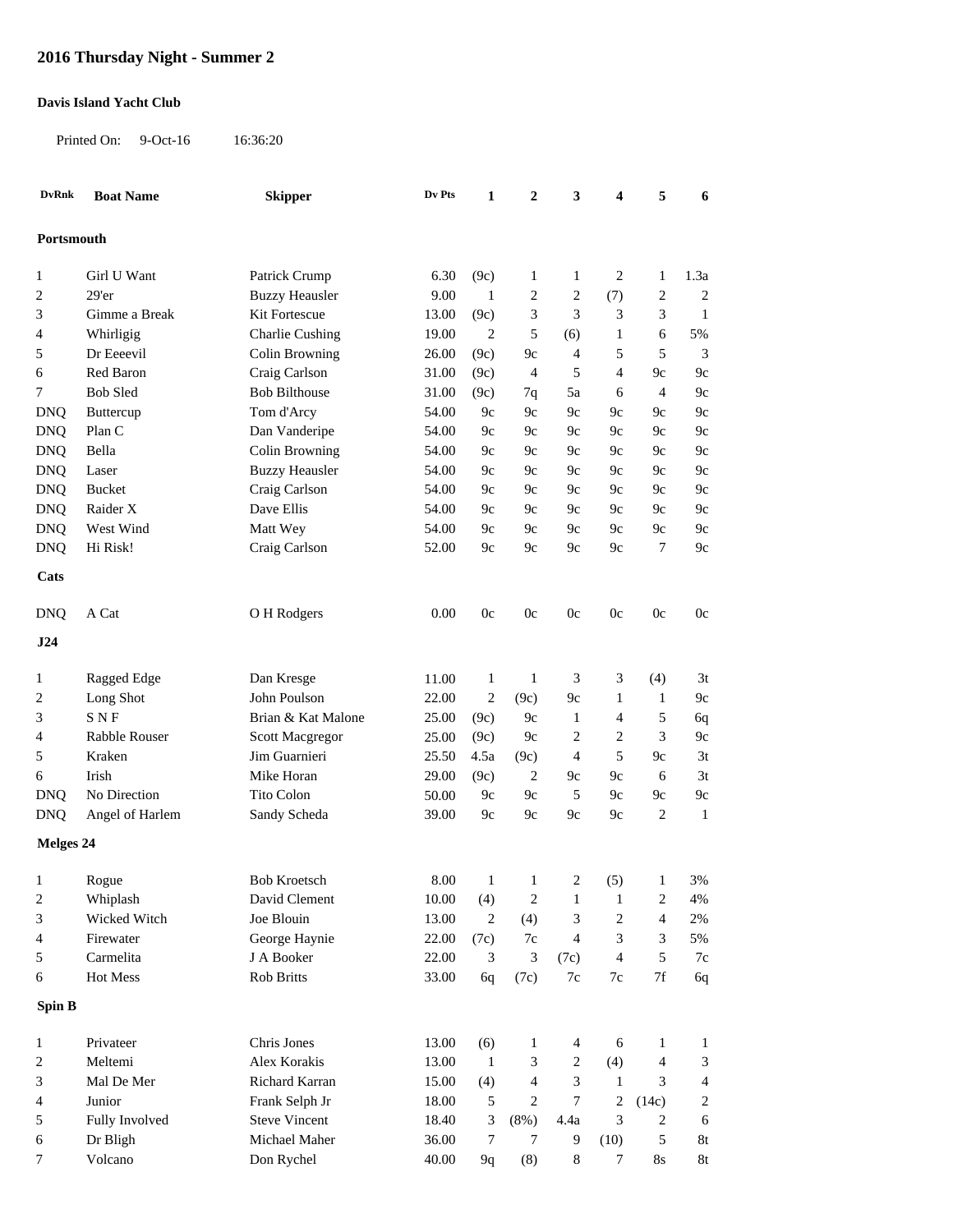| <b>DNQ</b>           | Ruckus                     | Tom DiGiacomo          | 62.00 | 14c                         | 14c            | $\mathbf{1}$   | 14c            | 14c              | 5                       |
|----------------------|----------------------------|------------------------|-------|-----------------------------|----------------|----------------|----------------|------------------|-------------------------|
| <b>DNQ</b>           | Alliance                   | Tom Barry/ Bob Glaser  | 70.00 | 14c                         | 14c            | 6              | $\,$ 8 $\,$    | 14c              | 14c                     |
| <b>DNQ</b>           | Abracadabra                | Emily Kropp            | 75.00 | 14c                         | 14c            | 5              | 14c            | 14c              | 14c                     |
| <b>DNQ</b>           | Whirligig                  | <b>Charlie Cushing</b> | 84.00 | 14c                         | 14c            | 14c            | 14c            | 14c              | 14c                     |
| <b>DNQ</b>           | Tenacity                   | Ken Hardy              | 72.00 | 2                           | 14c            | 14c            | 14c            | 14c              | 14c                     |
| <b>DNQ</b>           | 88                         | Dave Ciesla            | 67.00 | 14c                         | 14c            | 14c            | 5              | 6                | 14c                     |
| <b>DNQ</b>           | Untouchable                | <b>Todd Saunders</b>   | 70.00 | 14c                         | 5              | 14c            | 9              | 14c              | 14c                     |
|                      |                            |                        |       |                             |                |                |                |                  |                         |
| Spin A               |                            |                        |       |                             |                |                |                |                  |                         |
| 1                    | No Limit                   | Burns/Zonnenberg       | 7.00  | $\mathbf{1}$                | $\mathbf{1}$   | (4)            | 1              | 3                | 1                       |
| 2                    | Mad Cow 2                  | Ed Ruark/Dave German   | 9.50  | $\boldsymbol{2}$            | $\sqrt{2}$     | (3)            | $\overline{c}$ | 1.5              | $\overline{\mathbf{c}}$ |
| 3                    | Rocket                     | Grimsdale/Nelson       | 15.00 | 4                           | 3              | $\mathbf{1}$   | (5)            | $\overline{4}$   | 3                       |
| 4                    | Fire & Ice                 | George Cussins         | 20.00 | 3                           | $\overline{4}$ | (5)            | $\overline{4}$ | 5                | $\overline{4}$          |
| 5                    | Hot Water                  | Jose Suarezhoyos       | 21.50 | 6                           | 6              | $\sqrt{2}$     | 6              | 1.5              | (7t)                    |
| 6                    | Wired                      | Brocks/ Achilles       | 25.00 | 5                           | 5              | 6              | 3              | 6                | (7t)                    |
| 7                    | Tampa Girl                 | <b>Bill Terry</b>      | 34.00 | (7)                         | $\tau$         | 7              | $\tau$         | $\boldsymbol{7}$ | 6%                      |
| <b>DNQ</b>           | J-Hawk                     | Dave Arata             | 48.00 | 8c                          | 8c             | 8c             | 8c             | 8c               | $8\mathrm{c}$           |
| <b>DNQ</b>           | Kicks                      | Peter Hartleb          | 48.00 | 8c                          | 8c             | 8c             | 8c             | 8c               | $8\mathrm{c}$           |
| <b>DNQ</b>           | <b>Attractive Nuisance</b> | Jamie Myers            | 48.00 | 8c                          | 8c             | 8c             | 8c             | 8c               | 8c                      |
| Non Spin A           |                            |                        |       |                             |                |                |                |                  |                         |
| $\mathbf{1}$         | Long Gone                  | Phil Walller           | 8.00  | $\ensuremath{\mathfrak{Z}}$ | 1              | $\overline{c}$ | (6)            | $\mathbf{1}$     | $\mathbf{1}$            |
| 2                    | W T Flyer                  | <b>Ullman/Bostick</b>  | 13.00 | $\mathfrak{2}$              | $\sqrt{2}$     | (4)            | $\overline{c}$ | 3                | 4%                      |
| 3                    | <b>Emotional Rescue</b>    | Dave Coffee            |       | 17.00 (11c)                 | 4              | 3              | $\mathbf{1}$   | $\overline{4}$   | 5                       |
| 4                    | Boat                       | Larry Willis           | 21.00 | 1                           | 3              | (11c)          | 11c            | $\overline{2}$   | $\overline{4}$          |
| 5                    | Vendeval the Pearl         | Lee Burstiner          | 27.00 | $\overline{4}$              | 6              | 7              | $\overline{4}$ | 6                | (8)                     |
| 6                    | Impulse                    | <b>Bob Abberger</b>    | 30.00 | 5                           | 5              | 6              | (11c)          | 11c              | 3                       |
| 7                    | Reflection                 | Jim Mallory            |       | 32.00 (11c)                 | 9q             | $\mathbf{1}$   | 4%             | 11c              | 7                       |
| 8                    | Rock On                    | Toro/Figley            |       | 38.00 (11c)                 | $\tau$         | 11c            | 5              | 5                | 10f                     |
| <b>DNQ</b>           | Yes Dear                   | George Haynie          | 66.00 | 11c                         | 11c            | 11c            | 11c            | 11c              | $11c$                   |
| <b>DNQ</b>           | Another Road               | Kevin Fouche           | 66.00 | 11c                         | 11c            | 11c            | 11c            | 11c              | 11c                     |
| <b>DNQ</b>           | <b>Blue Heron</b>          | <b>Russ Hoadley</b>    | 61.00 | 11c                         | 11c            | 11c            | 11c            | 11c              | $\sqrt{6}$              |
| <b>DNQ</b>           | Pirate Girl                | <b>Trista Snook</b>    | 60.00 | 11c                         | 11c            | 5              | 11c            | 11c              | 11c                     |
|                      |                            |                        |       |                             |                |                |                |                  |                         |
| <b>Non Spin B</b>    |                            |                        |       |                             |                |                |                |                  |                         |
| $\mathbf{1}$         | Volant II                  | John Gifford           | 6.00  | (7c)                        | 1              | 1              | 1              | $\mathbf{1}$     | $\overline{\mathbf{c}}$ |
| 2                    | Mazel                      | Jason Baruch           | 13.00 | (5q)                        | $\overline{c}$ | 3              | 5f             | $\overline{c}$   | 1                       |
| 3                    | Komus                      | <b>Rusty Shenk</b>     | 13.00 | 2                           | 3              | 2              | $\overline{c}$ | (5f)             | 4                       |
| 4                    | Sea Chelle                 | <b>Steve Lewis</b>     | 24.00 | 5f                          | $\overline{4}$ | 6q             | 3              | (7c)             | 6f                      |
| 5                    | Ragdoll                    | Jack Whitwam           | 25.00 | (7c)                        | 6f             | 4              | 7c             | 5f               | 3                       |
| <b>DNQ</b>           | Serenade                   | Dave Knapp             | 42.00 | 7c                          | 7c             | 7c             | 7c             | 7c               | $7\mathrm{c}$           |
| <b>DNQ</b>           | Gypsy                      | <b>Stephen Brooks</b>  | 42.00 | 7c                          | 7c             | 7c             | 7c             | 7c               | $7\mathrm{c}$           |
| <b>DNQ</b>           | Bella Vita                 | Mike Chicon            | 36.00 | $\mathbf{1}$                | 7c             | 7c             | 7c             | 7c               | $7\mathrm{c}$           |
| <b>DNQ</b>           | Dulcinea                   | Clay Morris            | 42.00 | 7c                          | 7c             | 7c             | 7c             | 7c               | 7c                      |
| <b>DNQ</b>           | Starchaser                 | Ray MacGrogan/ Gus V   | 42.00 | 7c                          | $7\mathrm{c}$  | 7c             | 7c             | $7\mathrm{c}$    | $7\mathrm{c}$           |
| <b>DNQ</b>           | Wings                      | Ralph Stoddard         | 42.00 | 7c                          | $7\mathrm{c}$  | 7c             | $7\mathrm{c}$  | $7\mathrm{c}$    | $7\mathrm{c}$           |
| <b>Racer Cruiser</b> |                            |                        |       |                             |                |                |                |                  |                         |
| 1                    | Eagles Wings               | <b>Bill Cooper</b>     | 6.40  | $\mathbf{1}$                | (2)            | $\overline{c}$ | 1.4a           | $\mathbf{1}$     | 1                       |
| 2                    | Intrepid                   | Jeff Russo             | 7.00  | $\mathbf{2}$                | -1             | $\mathbf{1}$   | 1              | (3)              | $\overline{c}$          |
| 3                    | Wing It                    | Mike Doyle             | 17.00 | (5c)                        | 3              | 5c             | $\overline{c}$ | 2                | 5f                      |
| 4                    | Lunacy                     | Dave Lorick            | 18.00 | 3                           | (5c)           | 5c             | 3              | $\overline{4}$   | $\mathfrak{Z}$          |
| <b>DNQ</b>           | Wings                      | Ralph Stoddard         | 30.00 | 5c                          | 5c             | 5c             | 5c             | 5c               | $5c$                    |
|                      |                            |                        |       |                             |                |                |                |                  |                         |

| $()$ = Thrown out | $c = DNC$ | Number of Boats in Series 82 |  |
|-------------------|-----------|------------------------------|--|
| $a = average$     | $s = DNS$ |                              |  |